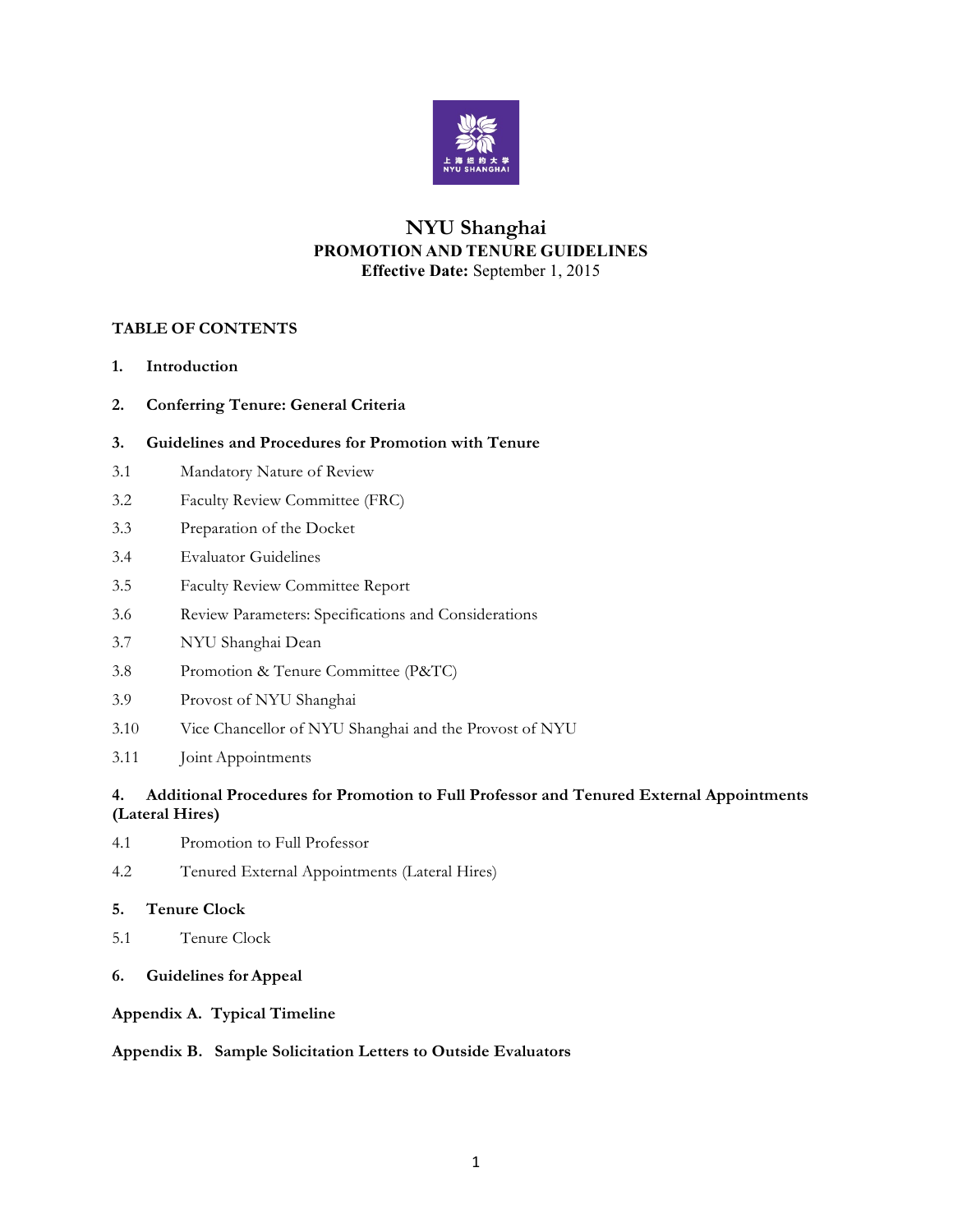## **1. Introduction**

The NYU Shanghai Promotion and Tenure Guidelines (the Guidelines) set forth the principles and procedures for promotion and tenure at NYU Shanghai and reference the Promotion and Tenure Guidelines of New York University (NYU). The Guidelines are designed to support high academic standards in awarding promotion and tenure and aim to provide a comprehensive and fair review of the candidates. The successful implementation of the Guidelines depends on the leadership of the Vice Chancellor and Provost of NYU Shanghai and the Provost of NYU.

During its initial period of operation, NYU Shanghai will not have a sufficient number of tenured faculty to complete the review process without the participation of qualified tenured faculty at other NYU degree-granting campuses. These Guidelines recognize that in these initial years, NYU Shanghai will therefore require procedures for promotion and tenure that are transitional to permanent procedures. The Guidelines will be revisited in five years (2019-2020) or when NYU Shanghai gains sufficient permanent faculty strength across many or most of its programs, whichever comes first.

These Guidelines outline the promotion and tenure process and describe the roles played by the Faculty Review Committee (FRC), the relevant Dean at NYU Shanghai (the NYU Shanghai Dean), the relevant academic department or unit at NYU NY, the NYU Shanghai Promotion and Tenure Committee (P&TC), and the Provost of NYU Shanghai; and the Vice Chancellor of NYU Shanghai and the Provost of NYU, who together make the final decision of promotion and tenure.

# **2. Conferring Tenure: General Criteria**

A high standard of excellence and effectiveness in research and teaching is a prerequisite for tenure at NYU Shanghai, as is the promise of effective contributions toward the mission and intellectual life of NYU Shanghai. In order to have a reasonable prospect of gaining tenure at NYU Shanghai, a candidate must have a record of excellent achievement - and recognition of this achievement by leading scholars in the candidate's field – in scholarly research and publication or in creative work, together with a record of outstanding teaching integrally shaped by leading scholarship or creative work. There also must be a reasonable expectation of sustained future accomplishment at the same high level. In the absence of such a record and prospects, tenure will not be granted.

It is neither desirable nor possible to define a universal standard of measurement for tenure or promotion. Each case must be examined in detail by making explicit comparisons, delineating special strengths, and acknowledging limits or weaknesses. Context may be a criterion in judging the strength of a particular candidate – context specific to the candidate's field and research aims and trajectory, and context specific to the mission and needs of NYU Shanghai.

The process of evaluating a candidate for tenure is an inquiry. Is the candidate for tenure among the strongest in his or her field, in comparison with other individuals in the same field at similar points in their careers, taking into consideration the goals of NYU Shanghai and the NYU Shanghai program(s) in which the candidate is appointed? Is the candidate well positioned for further highimpact contributions to the candidate's field and the scholarly mission of NYU Shanghai moving forward?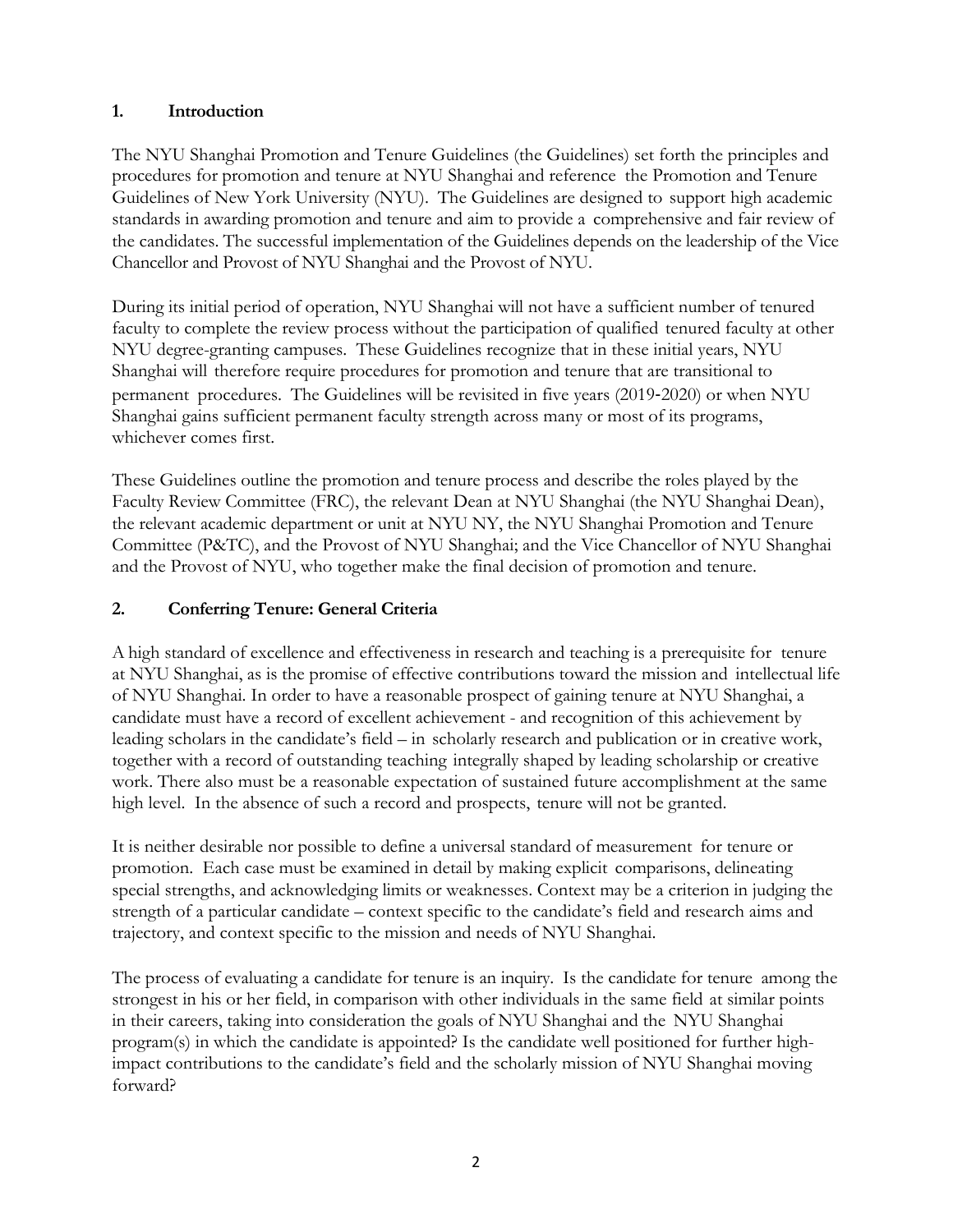In short, research, teaching, and service to the intellectual community *in toto* will be used as the benchmark for granting tenure or promotion at NYU Shanghai. All these factors must be carefully and openly discussed and weighed, within appropriate and ethical limits of confidentiality, in reaching a recommendation on tenure or promotion.

## **3. Guidelines and Procedures for Promotion with Tenure**

Promotion and tenure must conform to these Guidelines. The following sections lay out the responsibilities of the various committees and parties that participate in the assessment of the candidate's case. Questions of interpretation of these Guidelines will be determined by the Provost of NYU Shanghai in consultation with the Vice Chancellor of NYU Shanghai and the Provost of NYU.

## **3.1 Mandatory Nature of Review**

All candidates for tenure will be reviewed in accordance with the tenure clock requirements set forth in Section 5 of these Guidelines. The tenure application review normally occurs in the year preceding a candidate's final non-tenure year.

If a candidate tenders a letter of resignation prior to the mandatory review, a Docket and recommendation need not be prepared or submitted. The letter of resignation must make clear that the resignation was freely tendered without duress.

## **3.2 Faculty Review Committee (FRC)**

The FRC is appointed by the NYU Shanghai Dean in consultation with the candidate's relevant academic unit at NYU NY and is composed of 3-5 distinguished senior tenured faculty members who are not members of the NYU Shanghai P&TC and who will not participate in the subsequent assessment of the candidate by the candidate's academic unit at NYU NY. These members will be drawn from the NYU Shanghai permanent faculty in the candidate's field (if any), the NYU Shanghai permanent faculty in related fields (if any), and, as needed, faculty in the candidate's field at other NYU degree-granting campuses, and faculty from other universities. The Chair of the FRC is appointed by the NYU Shanghai Dean from among the members of the FRC and is responsible for overseeing the work of the FRC.

The FRC is responsible for preparing and reviewing the candidate's Docket (see Sections 3.3 and 3.6 below) and preparing a Report (see Section 3.5 below) that includes a summary of its examination of the Docket and a recommendation on promotion and tenure to the NYU Shanghai Dean. The duty of senior tenured faculty to give advice on tenure decisions is one of their highest responsibilities. The process is highly dependent upon their thoroughness, fairness, and rigor.

## **3.3 Preparation of the Docket**

The FRC is responsible for preparing a candidate's promotion and tenure docket – an evaluation of the candidate's record (Docket). A Docket that is properly prepared, detailed, and well-documented is the most effective instrument for conveying the essence of the FRC's evaluation of the candidate. A Docket that provides a thorough and honest appraisal of the strengths and weaknesses of the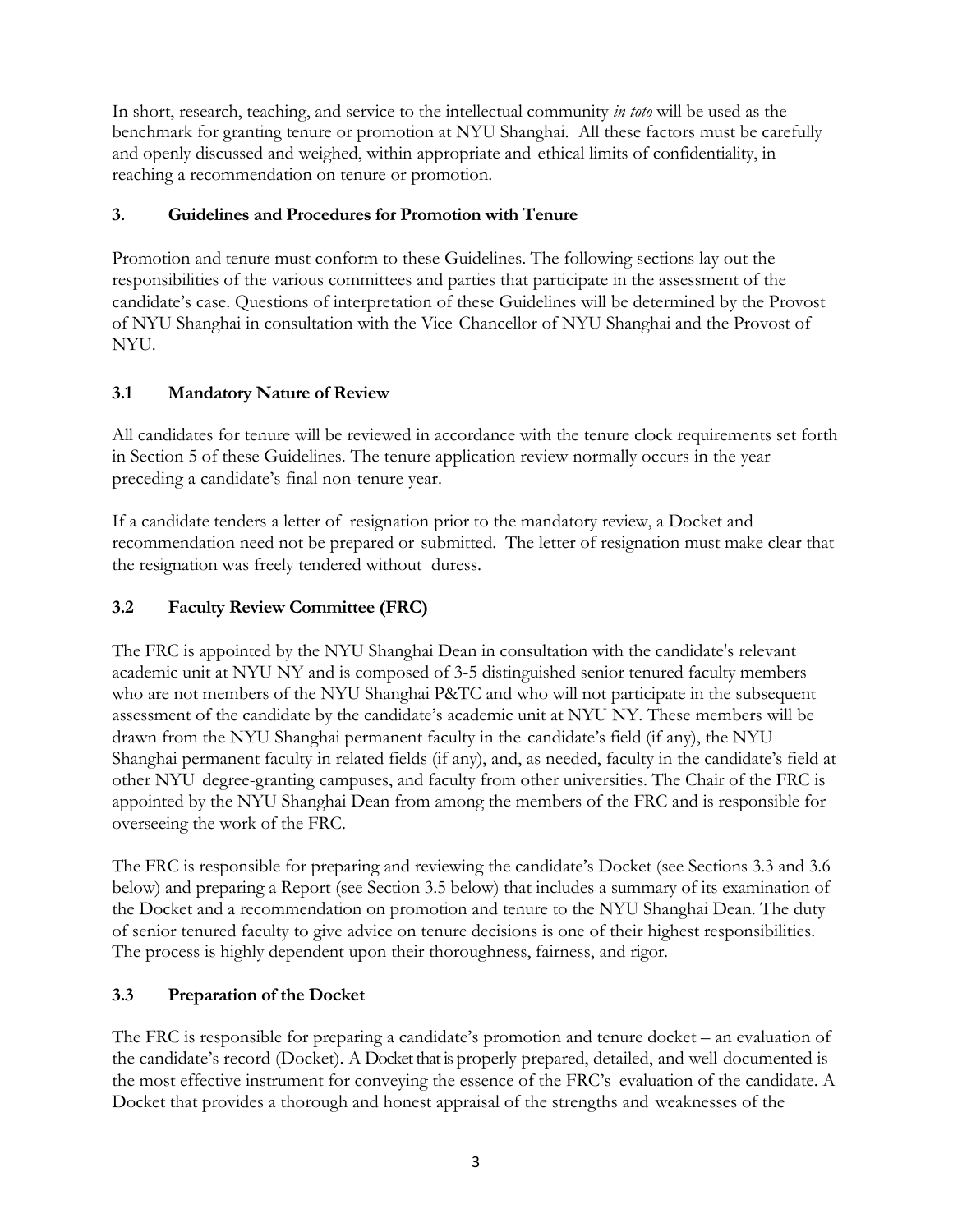candidate is most useful to subsequent evaluators for it gives substantive meaning and texture to the evaluation.

The candidate's Docket includes (a) materials submitted by the candidate to the FRC, (b) materials collected and appended to the Docket file by the NYU Shanghai Dean, and (c) additional materials collected by or submitted to the FRC or the NYU Shanghai Dean.

## Materials Provided by Candidate

The candidate must submit the following documents:

#### *General*

1. Current complete *curriculum vitae*; (CV)

## *Teaching*

- 1. Candidate's personal statement on teaching philosophy and practice
- 2. List of courses taught
- 3. Course syllabi
- 4. List of NYU Shanghai and other advisees (if applicable)
- 5. List of Honors projects, Master's theses, and PhD dissertation candidates supervised or dissertation committees served on
- 6. Teaching evaluation from students and/or colleagues

## *Research*

- 1. Candidate's personal statement on research accomplishments and objectives
- 2. Copies of the candidate's scholarly work and/or records of his or her creative work
- 3. Candidate also may submit such supplementary materials as readers' reports for unpublished manuscripts or creative works in progress, reports of grant review panels, published reviews of scholarship or curatorial works, etc.

#### *Service*

- 1. Candidate's personal statement on service (including work on committees and contributions toward the work and intellectual community of NYU Shanghai)
- 2. Candidate's contributions to broader profession or society

The candidate may provide a single personal statement that combines in clearly separated sections information on teaching philosophy and practice, research accomplishments and objectives, and service record or three separate personal statements.

## Materials Collected by NYU Shanghai Dean

The NYU Shanghai Dean will collect, and append to the candidate's Docket, the following documents:

- 1. Student evaluations (if any)
- 2. Peer reports, including formal assessments of teaching effectiveness arrived at by direct observation by members of the FRC or other tenured faculty (if any)
- 3. List of highly qualified external evaluators contacted, and for those who provide an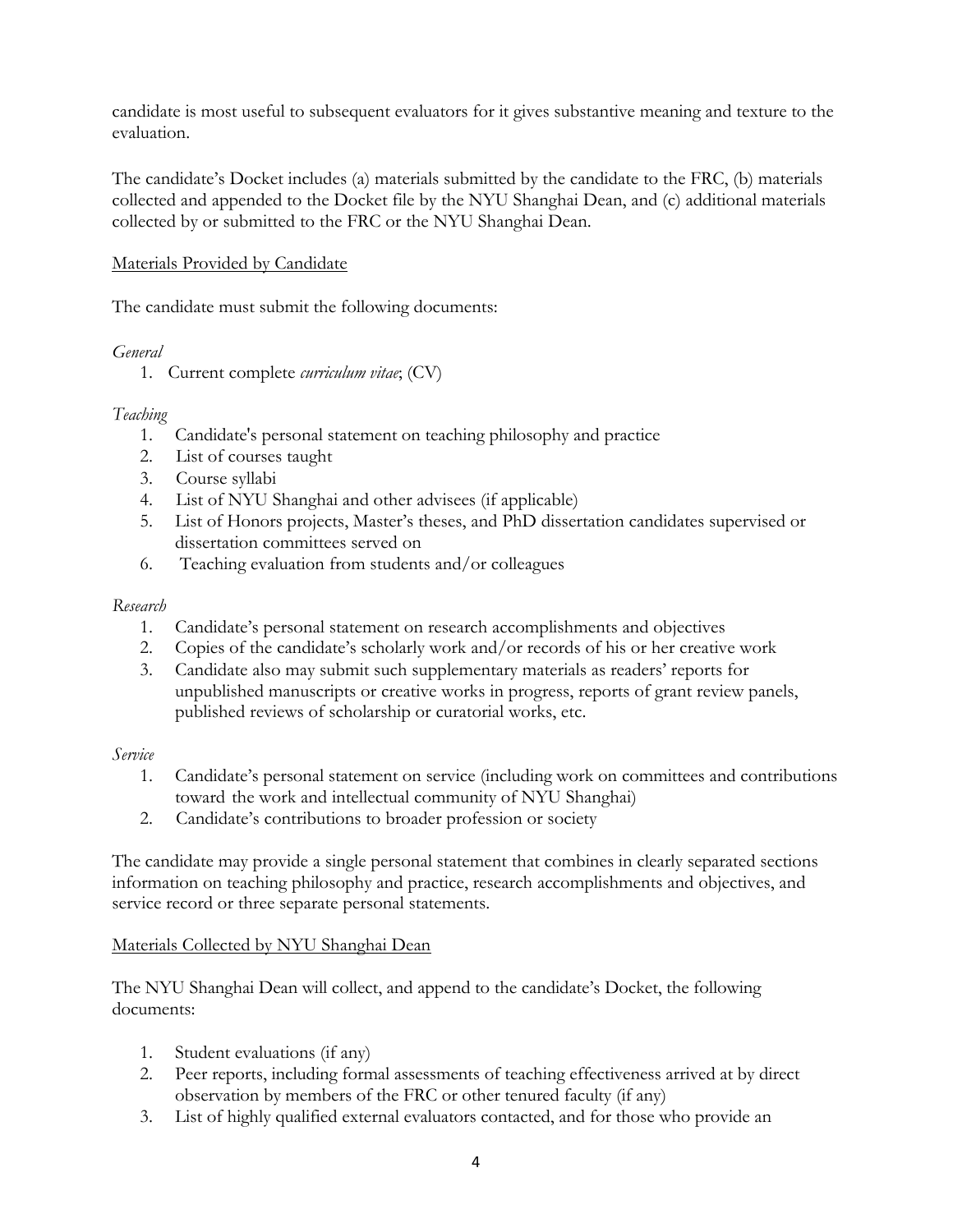evaluation, their scholarly or creative credentials and an explanation of why they were chosen

- 4. Letters of evaluation from at least five outside evaluators
- 5. Reasons given by the evaluators who decline to write letters
- 6. Text of the letters requesting evaluation sent to each of the outside evaluators
- 7. Form 106 (Tenure With or Without Promotion)
- 8. Form 101 (Promotion Only)
- 9. Course Listings Form

#### Additional Materials

In addition to the materials set forth above, the candidate may submit, and the NYU Shanghai Dean and FRC may request, any additional evidence to facilitate an assessment of the teaching, research, and service impact of the candidate. Materials submitted by the FRC, the NYU Shanghai Dean, and/or Provost of NYU Shanghai should appear in a section of the Docket titled "Supplementary Materials." Examples might be readers' reports for unpublished manuscripts, creative works in progress, reports of grant review panels, published reviews of scholarship or curatorial works, etc.

#### **3.4 Evaluator Guidelines**

The NYU Shanghai Dean in consultation with the FRC will solicit at least five letters, and typically no more than eight, from outside evaluators. These evaluators should not be scholars or artists with whom the candidate has been closely associated, such as a thesis advisor, co-author, joint producer, or other close associates. If the FRC learns later that it has inadvertently solicited an opinion from someone who was close to the candidate, this must be noted in the Report. Nor can these required evaluators be scholars that have been suggested by the candidate.

However, the FRC also may choose to include additional letters from additional evaluators that have been suggested by the candidate or who are co-authors or the thesis advisor or other close associates of the candidate, provided that this information is clearly noted in the Docket.

The candidate also may identify one or two scholars who he/she believes would not – for professional or personal reasons – provide a balanced evaluation. The FRC may in its own discretion accept the candidate's request to exclude a scholar as an evaluator, or it may take other steps based on the candidate's claim, such as seeking to obtain additional letters from outside evaluators that have been suggested by the candidate or who are co-authors or the thesis advisor of the candidate, provided that this information is clearly noted in the Docket.

These Guidelines and the evaluation process are subject to NYU's policy regarding the confidentiality of such external letters and other tenure decision materials can be found in Section C of the statement on Legal Protection for Faculty Members.

#### Criteria for Selecting Outside Evaluators

Evaluators normally will hold a tenured position (as a full professor in the instance of cases of promotion to full professor) in an institution of recognized distinction as a research university, a position of equivalent rank in an academic unit that does not grant tenure, or a position of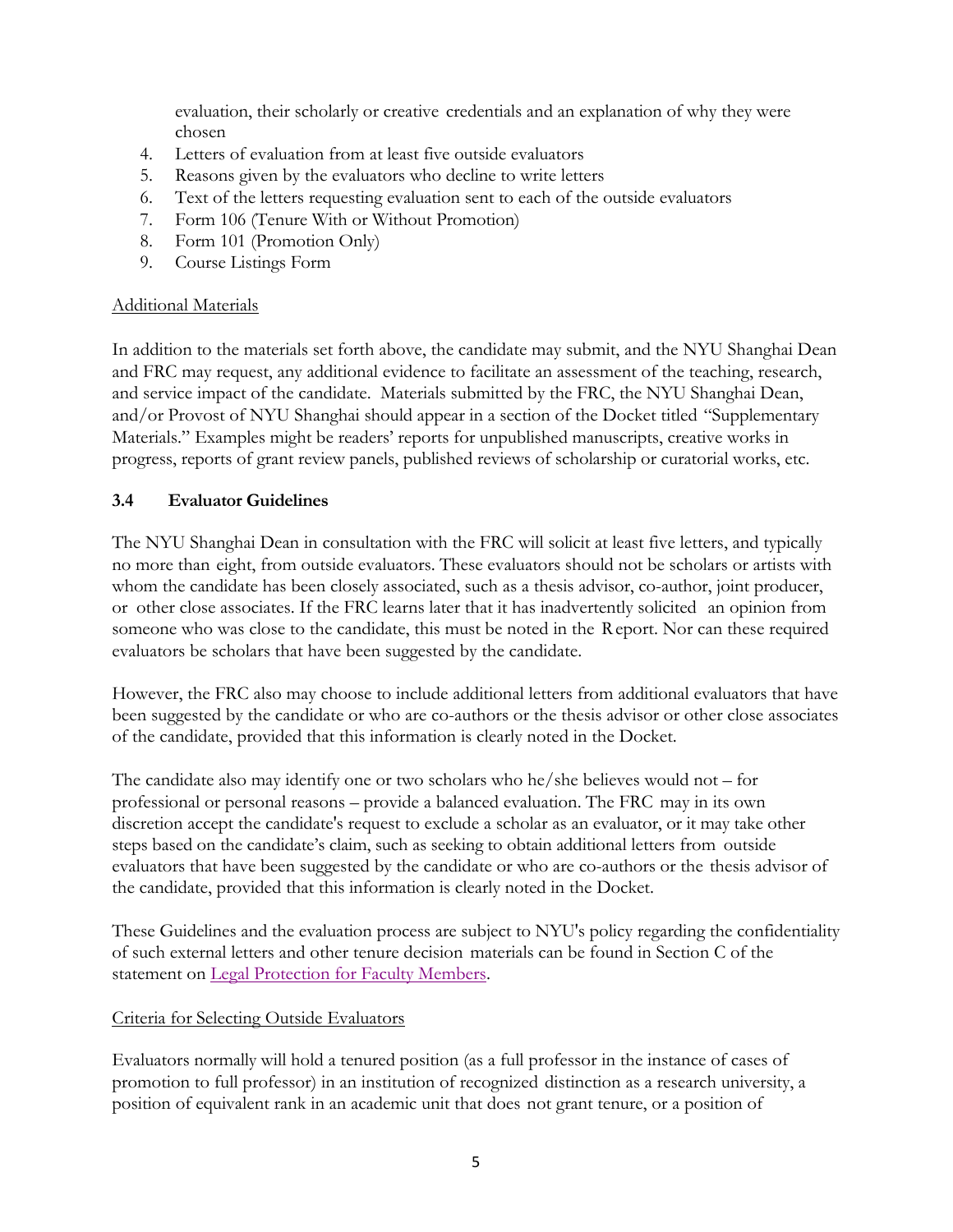equivalent rank in a non-academic institution (e.g., laboratory, research institute, museum, or arts company).

Evaluators must be recognized leaders in the candidate's discipline. They must be representative of their subject, broadly defined, and not be drawn exclusively from narrow specializations. At least one of the evaluators must be a scholar or artist identified with broader sectors of the discipline in question. The list of evaluators may include those at institutions located outside the candidate's home country.

The Docket must include specific explanations for the choice of the evaluators contacted. The explanations must include their CVs, and a statement as to why this particular evaluator's opinion matters (e.g., evaluator is the most widely published author in the candidate's field; evaluator is in a different discipline but edits the premier journal in the candidate's field, etc.).

## Letter of Solicitation

Letter of solicitation to potential evaluators must come from the Chair of the FRC or the NYU Shanghai Dean and must follow the prototypes in Appendix B to these Guidelines. The letter must explicitly request comparative rankings with the candidate's peers, and it must not in any way imply that a positive or negative response from the evaluator is desired.

All evaluators must be provided with the same CV, personal statement, and copies or descriptions of the candidate's work. If unpublished work or creative work in progress is to be part of the Docket, the FRC must ask all evaluators to comment on its quality subject to their confirmation that the content of the unpublished or creative work in progress be kept confidential.

The confidentiality of letters from outside evaluators must be scrupulously preserved. Neither the names of evaluators nor the contents of their letters, including in summary form, may be communicated to the candidate or anyone else beyond individuals at NYU Shanghai and NYU who are involved in the process of evaluating the candidate for promotion and/or tenure at NYU Shanghai or NYU. Evaluators must be assured in writing that their letters will be held in confidence in accordance with these Guidelines, except as may be required by applicable law.

The Report must include a separate section consisting of a list of all potential evaluators who were asked to write on behalf of the candidate, including those who declined. All FRC communications with potential evaluators must be documented and included in the Docket, as well as an explanation for each of the declinations.

## **3.5 Faculty Review Committee Report**

The FRC must undertake with utmost seriousness its examination of a candidate's Docket, including the scholarship or creative work, comparative evaluations, peer review, and faculty colleague consultations. Assessments must not ignore a candidate's shortcomings, because assessments that attempt to gloss over imperfections are more likely to arouse suspicion than support. It is far more helpful to have a balanced discussion of a candidate's strengths and weaknesses.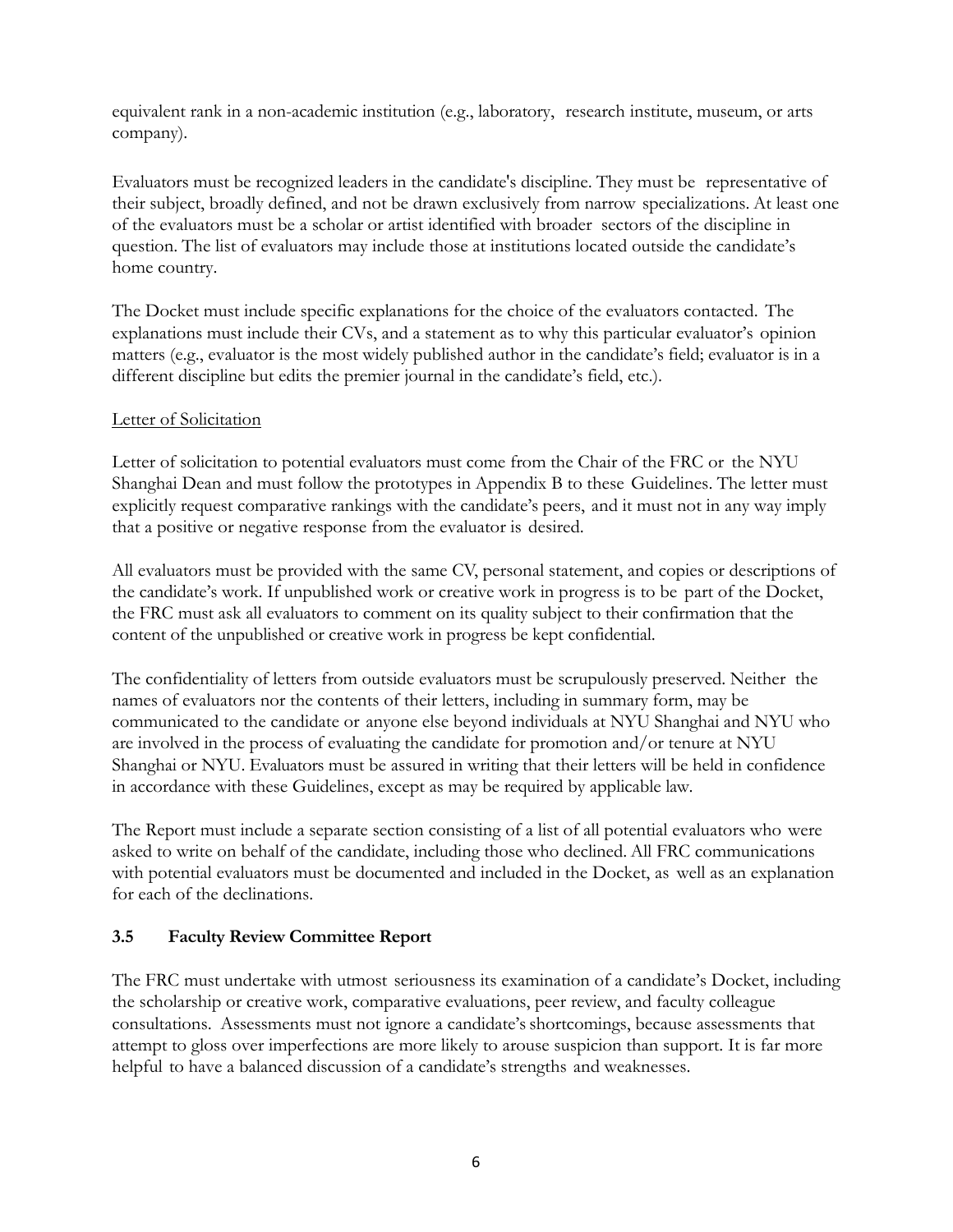It is essential that tenured faculty members who participate in the promotion with tenure review process uphold high standards of responsibility and ethical behavior. Responsibility includes the obligation to give careful attention to the materials in the Docket and to share the FRC's report, but not the details of its discussions, with eligible NYU Shanghai faculty and other eligible NYU colleagues. Ethical behavior includes a clear obligation to maintain the confidentiality of all proceedings, since confidentiality facilitates honest and open discussion.

The Chair of the FRC has ultimate responsibility for ensuring that the FRC upholds these processes of inquiry in its recommendation to the NYU Shanghai Dean. A Report that is considered by the NYU Shanghai Dean to constitute weak advice will be returned to the FRC with a request that the problem be corrected.

A complete version of the Docket must be made available to each member of the FRC for examination. After the FRC has had sufficient time to review the Docket, the Chair of the FRC must present the candidate's case for promotion and tenure to the FRC in a special meeting, where not more than one member of the FRC may be absent. FRC members who participate in the special meeting by videoconference or telephone will be considered "present".

After the presentation of the candidate by the Chair and a discussion among the members present, the Chair will call a vote. Each member of the FRC has one vote. All balloting must be done in secret. Votes of absent members must be recorded and reported separately to distinguish them from votes made with the benefit of the open discussion of the case.

The FRC will prepare a Report that summarizes its analysis of the Docket, reflects the requirements of these Guidelines, and sets forth its recommendation and the numerical vote of the FRC with respect to promotion and tenure for the candidate. Each member of the FRC will sign the Docket and attest that he/she has read the Report and the Docket and that the Report accurately reflects the opinions of the members of the FRC. The Report along with a complete version of the Docket must be submitted to the NYU Shanghai Dean.

#### Reasonable Doubt

Reasonable doubt for granting tenure precludes a favorable recommendation. A common indicator of reasonable doubt is a Report that fails to achieve consensus. If reasonable doubt exists, the FRC must indicate as much to the NYU Shanghai Dean; and the NYU Shanghai Dean must indicate the same to the Provost of NYU Shanghai. Re-voting should occur only on new information that was previously not considered by the FRC. Re-voting must not be undertaken for the sole purpose of achieving near consensus or unanimity, or to avoid reporting a split vote.

#### Typical Timeline for Review Committee

Typically the completed Report and Docket must be forwarded to the NYU Shanghai Dean by October 15 and no later than six weeks before the P&TC will meet. For faculty with a mid-year tenure review (contract start date of January 1), the deadline for submission of the completed Report and Docket is August 15 and no later than six weeks before the P&TC will meet. Any questions regarding the progress of the completed Report and Docket should be referred to the NYU Shanghai Dean.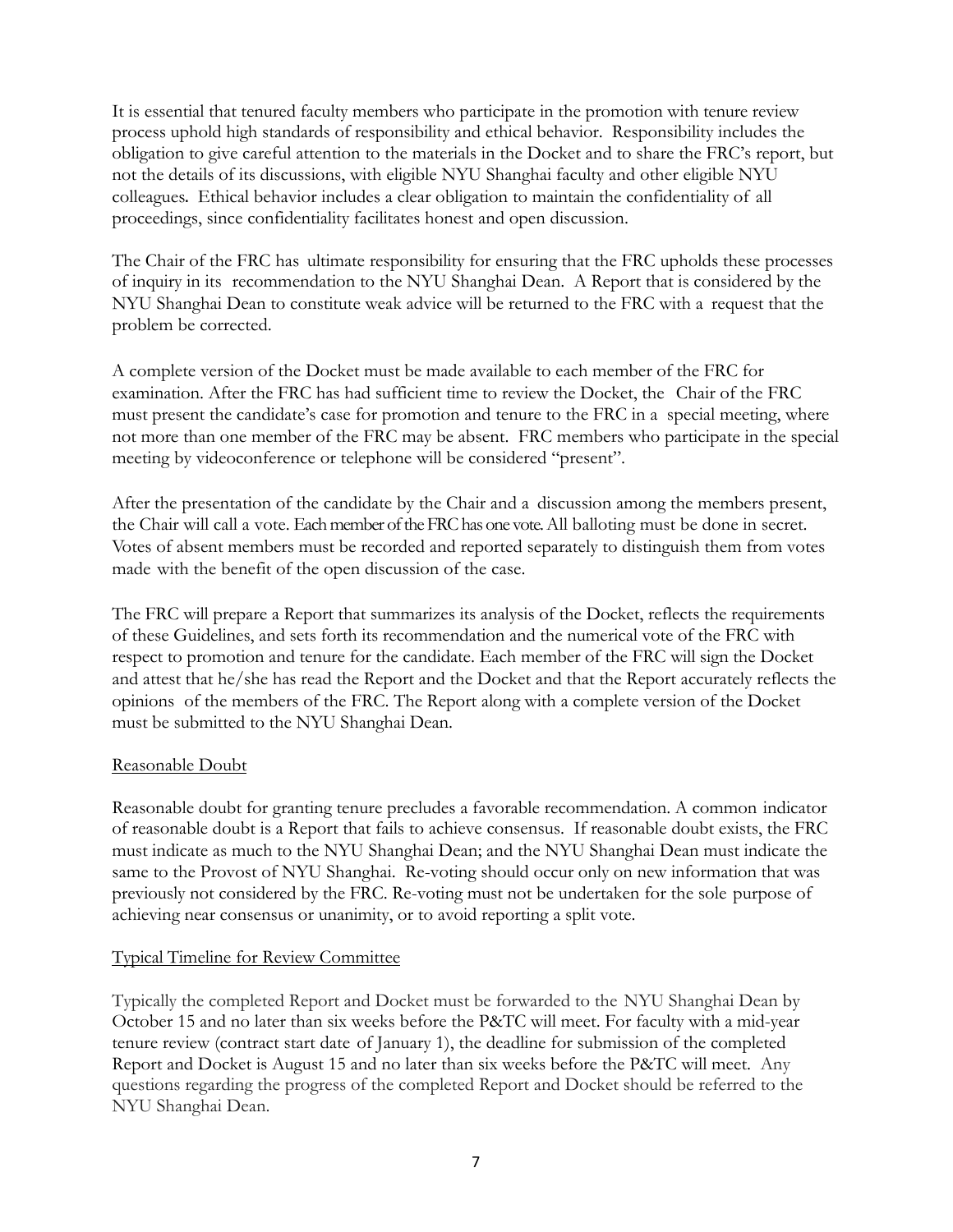#### **3.6 Review Parameters: Specifications and Considerations**

#### Personal Statement

The review by the FRC of the candidate's personal statement in the teaching and research sections must consider the trajectory of the candidate's career, including a description of the relationships among works already published, distributed, performed, screened, or installed, a description of new projects planned or under way, and a description of the candidate's teaching mission as reflected in particular courses.

#### Scholarly and Creative Work

The candidate's scholarly and creative work must be carefully reviewed by the FRC. The assessment of a candidate's scholarly research or creative works must address issues of intellectual, scholarly, and creative quality, originality, significance, impact, and future development. The quality and significance of the journals or venues of distribution or exhibition in which the candidate's work has appeared must be appraised. If they are not the most prestigious, relevant and meaningful venues in the field, those must be named, and the absence of such achievements must be considered. The Report must indicate what parts of the candidate's work are based on the dissertation or thesis work, and for such work, what advances have been made since the completion of the highest degree. In fields where external funding is important and generally available, and if NYU Shanghai faculty are eligible to apply for such funding, the candidate's success at securing grants must be evaluated in relation to reasonable expectations for scholars in the same field and at the same stage of professional development. The assessment must list and appraise the relative competitiveness of grants and fellowships received by the candidate.

#### Scholarly Impact

The candidate's position in the field and the discipline as a whole must be described as precisely as possible. This appraisal must include comparisons with other scholars, both in the discipline at large and within NYU Shanghai when appropriate. While most comparisons should focus on scholars at a similar career stage, the relative promise of matching the accomplishments of more senior scholars must be addressed.

The Report and the recommendation to the NYU Shanghai Dean must explain the importance of the candidate's field of expertise to the discipline and the work of NYU Shanghai. In what ways does the candidate's strength in that field advance NYU Shanghai's current goals? How does the candidate's field supplement other existing or proposed strengths in the NYU Shanghai curriculum and research agenda, and vice versa? How does the candidate's field and performance affect the standing and visibility of NYU Shanghai, along with its attractiveness to top undergraduate and/or graduate students in the field?

#### Teaching

The assessment of teaching performance must appraise the quality and pertinence of courses taught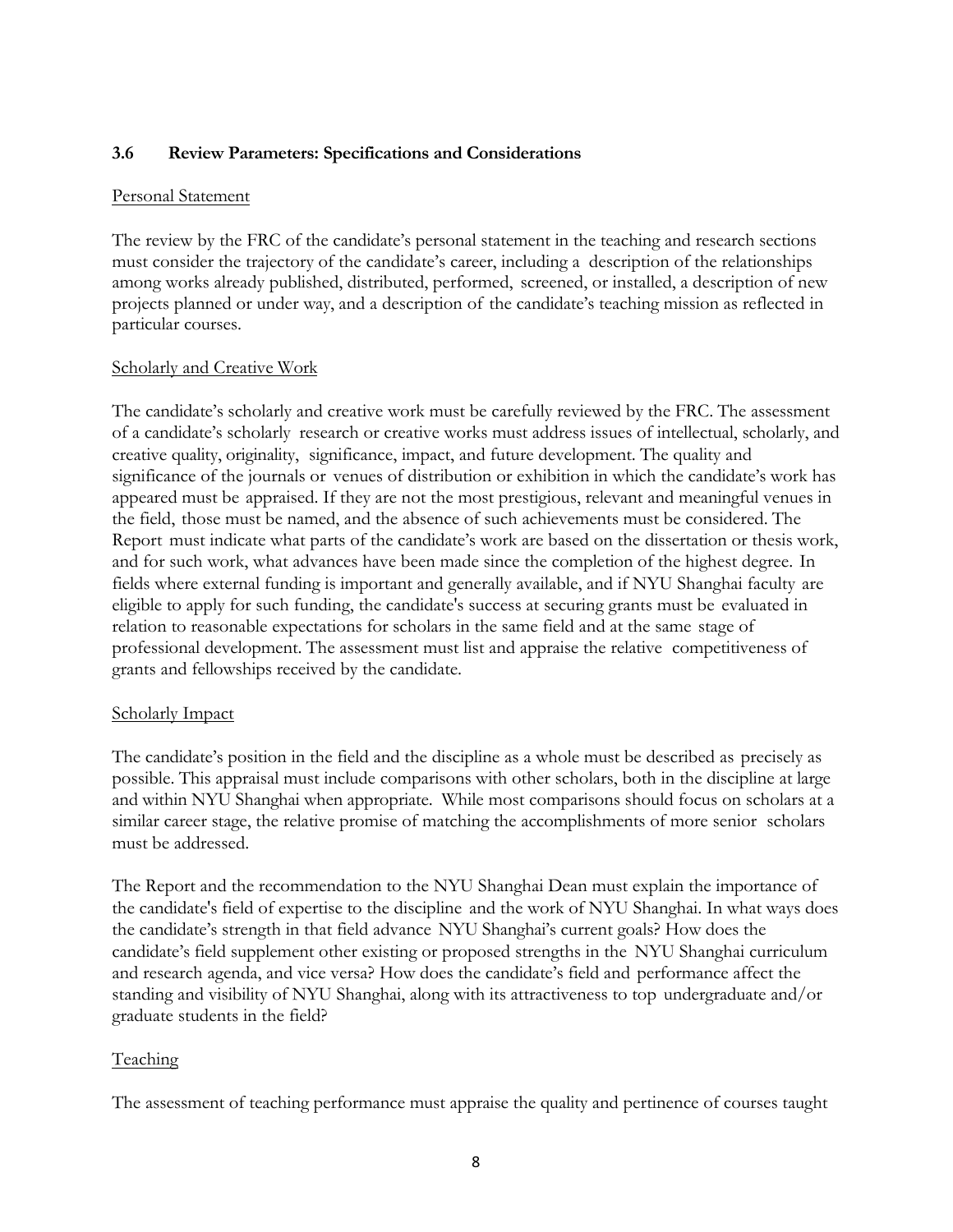or developed, provide an assessment of teaching strengths, and evaluate the candidate's contributions to the teaching program of NYU Shanghai. Specific evaluation and an analysis of the effectiveness of undergraduate and/or graduate teaching must be provided in narrative form. Evidence should be obtained by first-hand observation of class sessions by either a member of the FRC or another tenured colleague and may be supported through review of such materials as course syllabi and student evaluations. A list of all PhD dissertations, Master's thesis projects, and/or undergraduate Honors Projects supervised by the candidate, including those in progress, should be appended, where relevant.

## Service

The assessment of service must indicate the quality and significance of service to NYU Shanghai. Specific comments, including testimony from fellow committee members, specification of authorship of particular reports and the like, are helpful. The assessment of service may include a discussion of participation in professional organizations in the candidate's field.

## **3.7 NYU Shanghai Dean**

The process for tenuring faculty shall be guided by the "core and essence" principles that ensure appropriate input by the NYU leadership together with senior leadership in NYU Abu Dhabi and NYU Shanghai*. (See Coordinated Faculty Hiring)* 

As part of that process, upon receipt of the Report and Docket, the NYU Shanghai Dean will consult with the relevant NYU NY unit (typically the relevant NYU NY department) and solicit an assessment of the file. This assessment by the NYU NY department is advisory, not dispositive. It is up to the chair of the relevant department or unit to determine how the assessment should be conducted, and that chair should communicate the assessment to the NYU Shanghai Dean in writing.

When drafting his or her own recommendation, the NYU Shanghai Dean will take into consideration the Report, including the vote of the FRC and the Docket, as well as the assessment of the relevant NYU NY unit. The NYU Shanghai Dean's recommendation must be a balanced assessment of the candidate's performance and promise. The NYU Shanghai Dean's assessment on the service contribution of the candidate, as well as how the candidate contributes to the evolving mission and needs of NYU Shanghai, should be particularly detailed. The NYU Shanghai Dean ordinarily may solicit additional reviews, subject to the confidentiality requirements for evaluation letters set forth in these Guidelines, for his or her own use from outside evaluators on scholarship or from within the university on teaching and service (or both). The NYU Shanghai Dean's recommendation must include a description for non-specialists of the candidate's work's relevance to his or her discipline or field. It may also be helpful for the recommendation to include information about the usual criteria for excellence in the candidate's discipline (e.g., quality of venues within which the work appears).

The NYU Shanghai Dean must forward the Report, including the vote of the FRC and the Docket, and the assessment of the NYU NY unit to the Provost of NYU Shanghai along with his or her own recommendation on the candidate. Recommendations that do not deal with evident weaknesses, in the case of a positive recommendation, or that do not note evident strengths, in the case of a negative recommendation, may be returned for revision to the NYU Shanghai Dean by the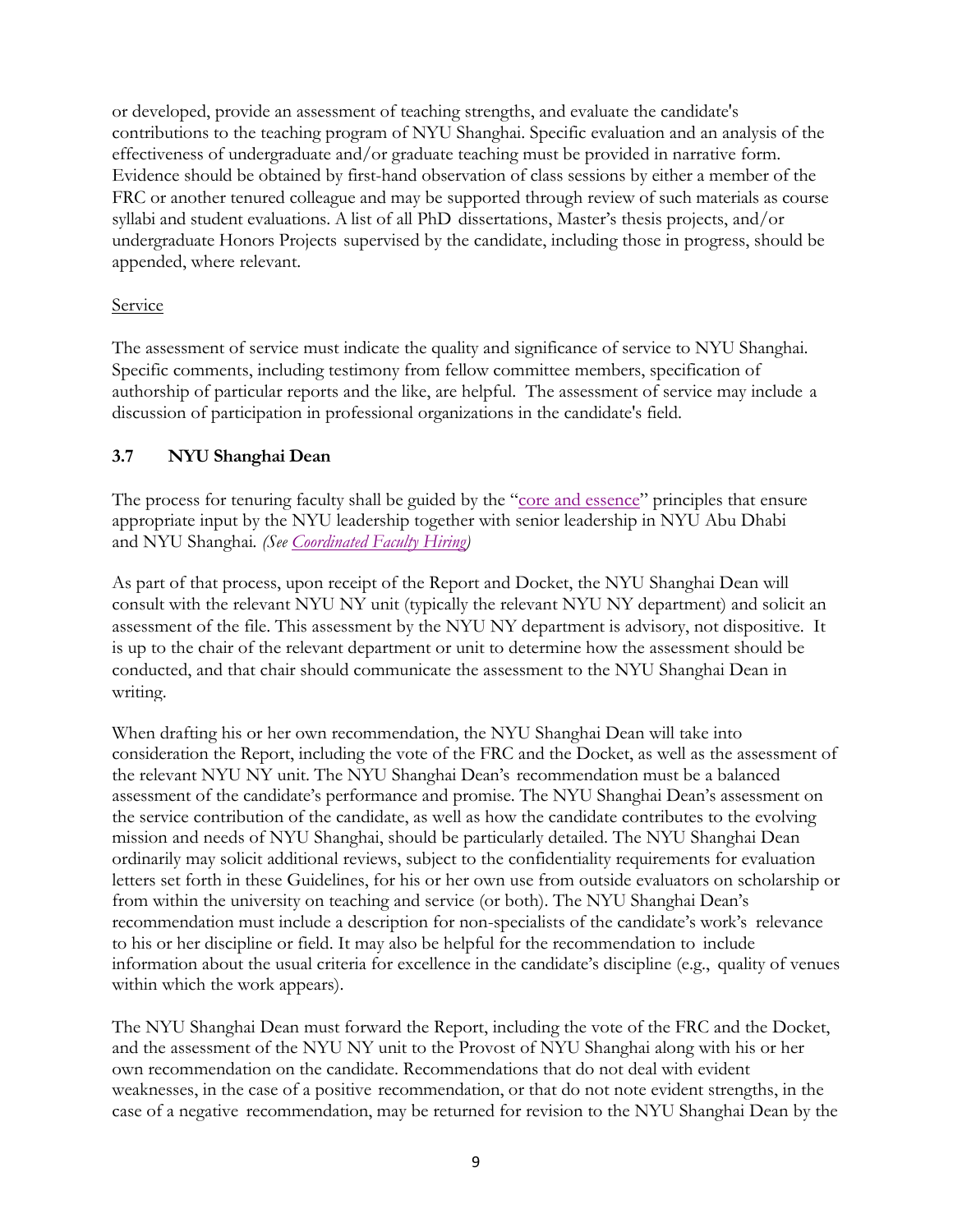Provost of NYU Shanghai.

## **3.8 Promotion & Tenure Committee (P&TC)**

The Provost of NYU Shanghai will appoint a P&TC, which will be a standing committee consisting of at least five full professors, a majority of whom will be drawn from the faculties of NYU Shanghai and NYU NY, and may include full professors from other universities during the initial period of NYU Shanghai's operations. The Provost of NYU Shanghai may appoint two additional members to the P&TC at his or her own discretion. Typically, members of the P&TC will serve for a term of three years with potential extension for an additional two years (although initial appointments may be for a shorter period to facilitate staggering of the members' terms). The Provost of NYU Shanghai and the Senior Vice Provost and/or Associate Provost of NYU Shanghai may participate in meetings of the P&TC without vote and with voice confined to procedural issues or responses to questions by the P&TC.

The Provost of NYU Shanghai will provide to the P&TC for examination of a candidate the Report, including the vote of the FRC and the Docket, the assessment of the NYU NY unit, and the recommendation of the NYU Shanghai Dean. If there are questions in any particular case, the NYU Shanghai Dean and/or the Chair of the FRC may be asked to attend a meeting of the P&TC to clarify the Docket or to provide additional information. The P&TC may solicit additional information including external letters from experts in the candidate's field, but not from the one or two scholars the candidate believes would not – for professional or personal reasons – provide a balanced evaluation.

After the P&TC has had sufficient time to review the Docket and recommendations, the members will vote on the candidate in a special meeting, where not more than one member of the P&TC may be absent. P&TC members who participate in the special meeting by videoconference or telephone will be considered "present". Each member of the P&TC has one vote. All balloting must be done in secret. Votes of absent members must be recorded and reported separately to distinguish them from votes made with the benefit of the open discussion of the case.

The P&TC will submit to the Provost of NYU Shanghai its recommendation, including the numerical vote of the P&TC with respect to promotion and tenure for the candidate. Each member of the P&TC will sign the recommendation and attest that the member has read the recommendation and it accurately reflects the opinions of the members of the P&TC.

## **3.9 Provost of NYU Shanghai**

The Provost of NYU Shanghai will review the Report, including the vote of the FRC and the Docket, the assessment of the NYU NY unit, and the recommendations of the NYU Shanghai Dean and the P&TC. The Provost of NYU Shanghai may solicit additional information and/or external reviews, but not from the one or two scholars the candidate believes would not – for professional or personal reasons – provide a balanced evaluation, and/or seek a consultation with the FRC. To ensure that the Provost of NYU Shanghai does not solicit evaluators already contacted by the FRC, the Provost of NYU Shanghai should consult the Docket, which includes the list of all evaluators who were solicited by the FRC.

The Provost of NYU Shanghai makes his or her recommendation on promotion and tenure for a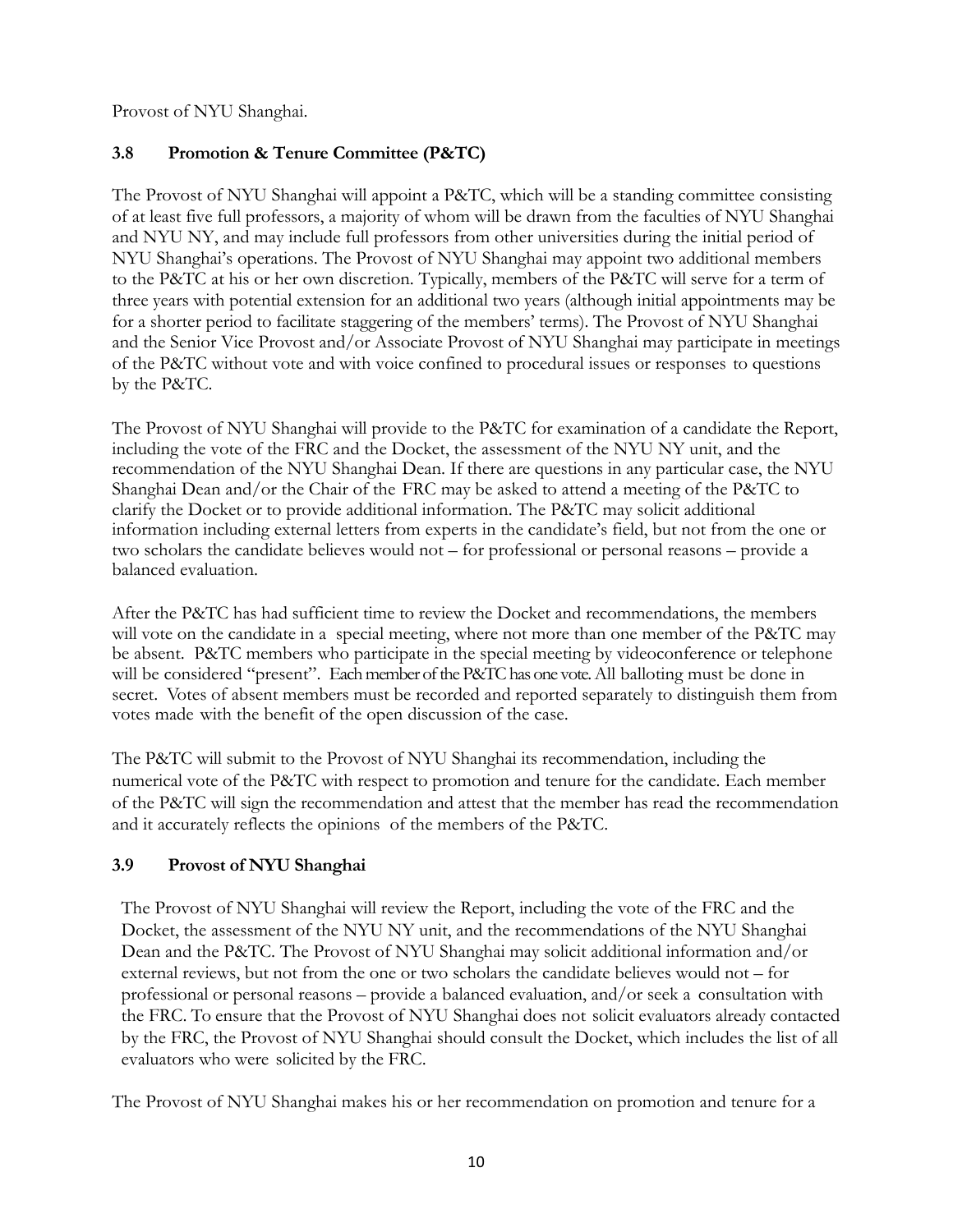candidate to the Vice-Chancellor of NYU Shanghai and the Provost of NYU. If the recommendation of the Provost of NYU Shanghai is contrary to the recommendations of the FRC, the NYU Shanghai Dean, and/or the P&TC, the Provost of NYU Shanghai will provide the NYU Shanghai Dean and Chair of the FRC with the reasons. The NYU Shanghai Dean and the Chair of the FRC will then have ten days in which to provide further information or counter-argument before the Provost of NYU Shanghai's recommendation is made to the Vice Chancellor of NYU Shanghai and the Provost of NYU.

## **3.10 Vice Chancellor of NYU Shanghai and the Provost of NYU**

In accordance with the "core and essence" principles, the Provost of NYU Shanghai will provide the Vice Chancellor of NYU Shanghai and the Provost of NYU with the Report, including the vote of the FRC, the Docket, the assessment of the NYU NY unit, and the recommendations of the NYU Shanghai Dean, the P&TC, and the Provost of NYU Shanghai.

All recommendations for promotion and tenure require the approval of both the Vice Chancellor of NYU Shanghai and the Provost of NYU. If either the Vice Chancellor of NYU Shanghai or the Provost of NYU does not approve, tenure will be denied. The Vice Chancellor of NYU Shanghai and the Provost of NYU normally communicate their decision on tenure to the Provost of NYU Shanghai within three months of receiving the candidate's materials but in any event not later than the deadline for a mandatory decision The Provost of NYU Shanghai will inform the NYU Shanghai Dean and the candidate of the decision on tenure within three weeks of receipt of the decision of the Vice Chancellor of NYU Shanghai and the Provost of NYU.

If the Vice Chancellor of NYU Shanghai and/or the Provost of NYU disagree with the recommendation of the Provost of NYU Shanghai, they will discuss the case with the Provost of NYU Shanghai. If this process leads the Vice Chancellor of NYU Shanghai and/or the Provost of NYU to believe there are grounds for a review of the recommendation, they may decide to consult internal and/or external experts to advise them on the promotion and tenure decision.

# **3.11 Joint Appointments**

Joint appointments are one category of cross appointments that can be across departments within schools, across schools, or across campuses. In the case of a faculty member jointly appointed between a unit of NYU Shanghai and another unit of NYU, the relevant department and/or program chairs and deans in both units, the Provost of NYU Shanghai, the Vice Chancellor of NYU Shanghai, and the Provost of NYU all must be involved in the review process. The process must comply with these Guidelines for the NYU Shanghai appointment and the New York or Abu Dhabi guidelines for the NYU appointment. The Chair of the FRC and the Chair of the unit at NYU NY or NYU Abu Dhabi must forward his or her unit's recommendation to the responsible deans of NYU Shanghai and NYU NY or NYU Abu Dhabi following mutual consultation. If the FRC and the relevant NYU NY or NYU Abu Dhabi unit arrive at significantly different judgments on whether to grant tenure, the two deans ordinarily will invite the Chair of the FRC and the Chair of the unit at NYU NY or NYU Abu Dhabi to discuss the case together. The relevant deans of NYU Shanghai and NYU NY or NYU Abu Dhabi will forward a joint decision to the Provost of NYU Shanghai, who will add her or his recommendation and forward the complete Docket to the Vice Chancellor of NYU Shanghai and the Provost of NYU. If the two deans in Shanghai and New York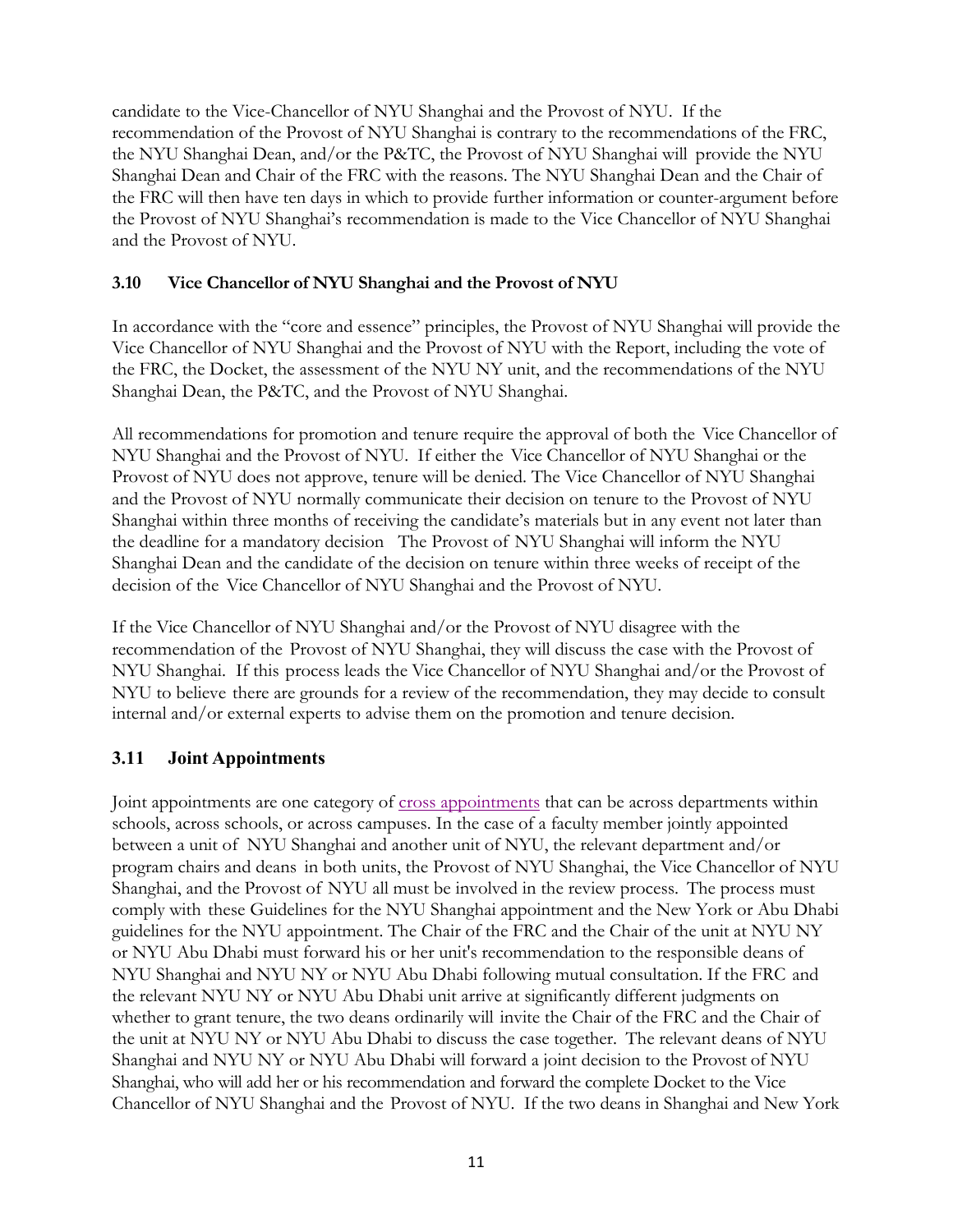find themselves in disagreement, they will discuss the case jointly and individually with the Provost and Vice Chancellor of NYU Shanghai, and the Provost of NYU. All recommendations for promotion and tenure require the approval of both the Vice Chancellor of NYU Shanghai and the Provost of NYU.

## **4. Additional Procedures for Promotion to Full Professor and Tenured External Appointments (Lateral Hires)**

## **4.1 Promotion to Full Professor**

For promotions to full professor, the inquiry and process is essentially analogous to that for a tenuretrack candidate. Is the candidate for promotion among the strongest in her/his field, in comparison with individuals at similar points in their careers at comparable prominent institutions or in other relevant settings? In addition, there is a presumption that the candidate will have achieved a significant milestone or marker beyond the work considered at the point of awarding tenure. The normal expectation will be work that marks significant new scholarly research or artistic achievement since the conferring of tenure. The Docket must clearly indicate which work distinguishes the candidate's achievements since the last review for promotion.

The Provost of NYU Shanghai ordinarily will make a recommendation to the Vice Chancellor of NYU Shanghai and Provost of NYU within six months from the start of the review process. A final decision typically will be made by the Vice Chancellor of NYU Shanghai and the Provost of NYU within six weeks of receipt of the Provost of NYU Shanghai's recommendation.

# **4. 2 Tenured External Appointments (Lateral Hires)**

The tenure review of external appointees will follow the procedures outlined in Section 3. For appointments with tenure, the vote and authority reside with eligible professors on the FRC, which will consist of faculty with equivalent or higher rank. The vote should be taken by closed ballot.

It is helpful for the Report to include the justification for establishing a tenured position within the candidate's field of expertise. The Report also must include a summary of the recommendations of the Search Committee and must identify the external evaluators consulted by the Search Committee in the process. The Report also may include letters from other Search Committee evaluators as supplemental materials to the Docket. In all cases a full Docket must be submitted in accordance with Section 3.3.

The Docket may include a description of the candidate's teaching and an indication of how the candidate will meet the teaching needs of the department. If evaluations are not available, alternative assessment of teaching ability must normally be provided by the Chair of the FRC.

The Provost of NYU Shanghai will make his/her recommendation to the Vice Chancellor of NYU Shanghai and Provost of NYU. This constitutes the definitive recommendation and must be accompanied by the Docket, NYU Shanghai Dean's recommendation, FRC Report and vote, and the recommendation of the P&TC, in accordance with Section 3.6.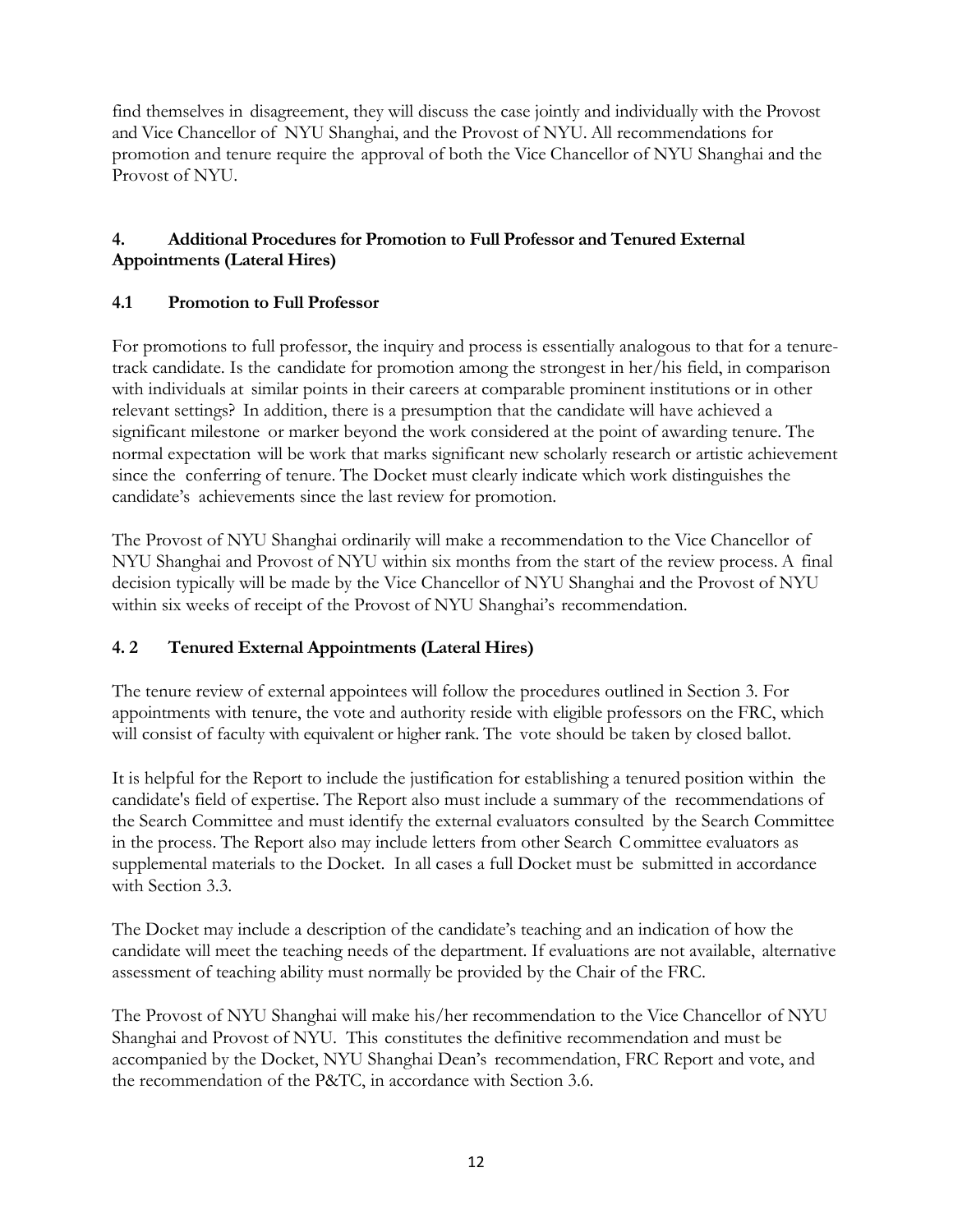## **5. Tenure Clock**

## **5. 1 Tenure Clock**

The tenure clock for faculty is set forth in rules adopted by the NYU Board of Trustees, which can be found in the Statement on Academic Freedom and Tenure and Appointment and Notification of Appointment, Titles I and II, respectively, of the NYU Faculty Handbook. However, until these Guidelines are revisited, tenure-track assistant professors starting on a new tenure-track line with NYU Shanghai, either in Shanghai or New York, may be appointed as assistant professor faculty fellows for their first year, which will not count towards their tenure clock. In these cases, the tenure clock will commence in the second year.

A typical tenure clock can be found in Appendix A to these Guidelines.

#### Acceleration of Schedule

Proposals for early promotion to associate professor and for tenure will occur only under extraordinary circumstances. Indeed, it is not normally in the best interest of a candidate or of the institution to propose candidates for tenure ahead of schedule. The Provost of NYU Shanghai must be consulted prior to the preparation of an early case. The best reason for proposing early consideration is a record of extraordinary accomplishment that can be readily distinguished from other, more typical strong cases. It must be noted that external letter writers must be asked to comment specifically on the special grounds for an early decision. The NYU Shanghai Dean and the FRC also must specifically address this issue. Even with these affirmative recommendations, the Provost of NYU Shanghai will not recommend early tenure unless the case is extraordinary and compelling in relation to the already high expectations for candidates reviewed under the usual schedule.

#### Stopping the Tenure Clock

Tenure clock stoppage will be granted in accordance with the Tenure Clock Stoppage for Personal Reasons (Approved by the NYU University Senate March 1, 2007) in the NYU Faculty Handbook..

Tenure clock stoppage may be granted automatically for a maximum of two semesters during the probationary period for any one of, or combination of, the following personal reasons:

1. Tenure clock stoppage may be authorized during a period of full service to faculty members who are primary caregivers of a child; and to primary caregivers of a parent, a spouse, or a domestic partner in a health crisis of extended duration. A domestic partner qualifies if he or she is registered with NYU Shanghai for benefits purposes.

"Primary care" means day-to-day responsibility for the care of a child, parent, spouse, or registered domestic partner for a substantial portion of the period.

2. Tenure clock stoppage may be authorized to a faculty member who is granted one or more full semesters of leave for any one of, or combination of, illness/disability leave, maternity leave, or personal leave.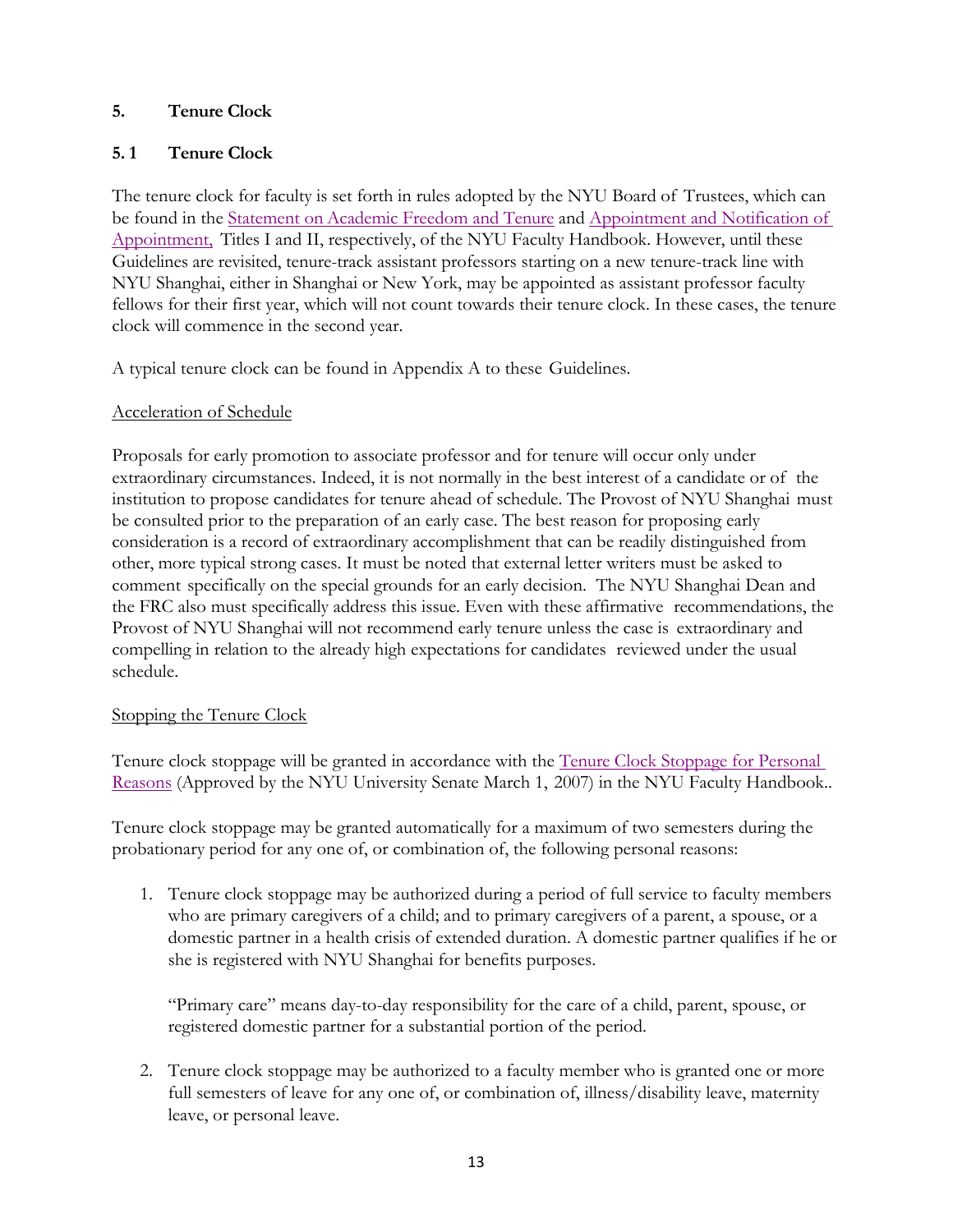Tenure clock stoppage for up to two semesters will be granted automatically in the case of a parent primarily responsible for the care of a newborn child, newly adopted child, new foster care or guardianship placement, or newly-established legal custodial care, upon notification to the NYU Shanghai Dean and the Provost of NYU Shanghai.

In other cases, a request for tenure clock stoppage normally requires advance approval by the NYU Shanghai Dean, the Vice Chancellor of NYU Shanghai, the Provost of NYU, and the Board of Trustees of NYU. Requests should be made as early as possible, and when feasible, approvals should be in place no later than the onset of the semester preceding the period of tenure clock stoppage.

The granting of tenure clock stoppage does not influence granting of tenure in the future.

## **6. Guidelines forAppeal**

In the event of a negative decision, the candidate has the right to file a grievance in accordance with the Faculty Grievance Procedures in the NYU Faculty Handbook.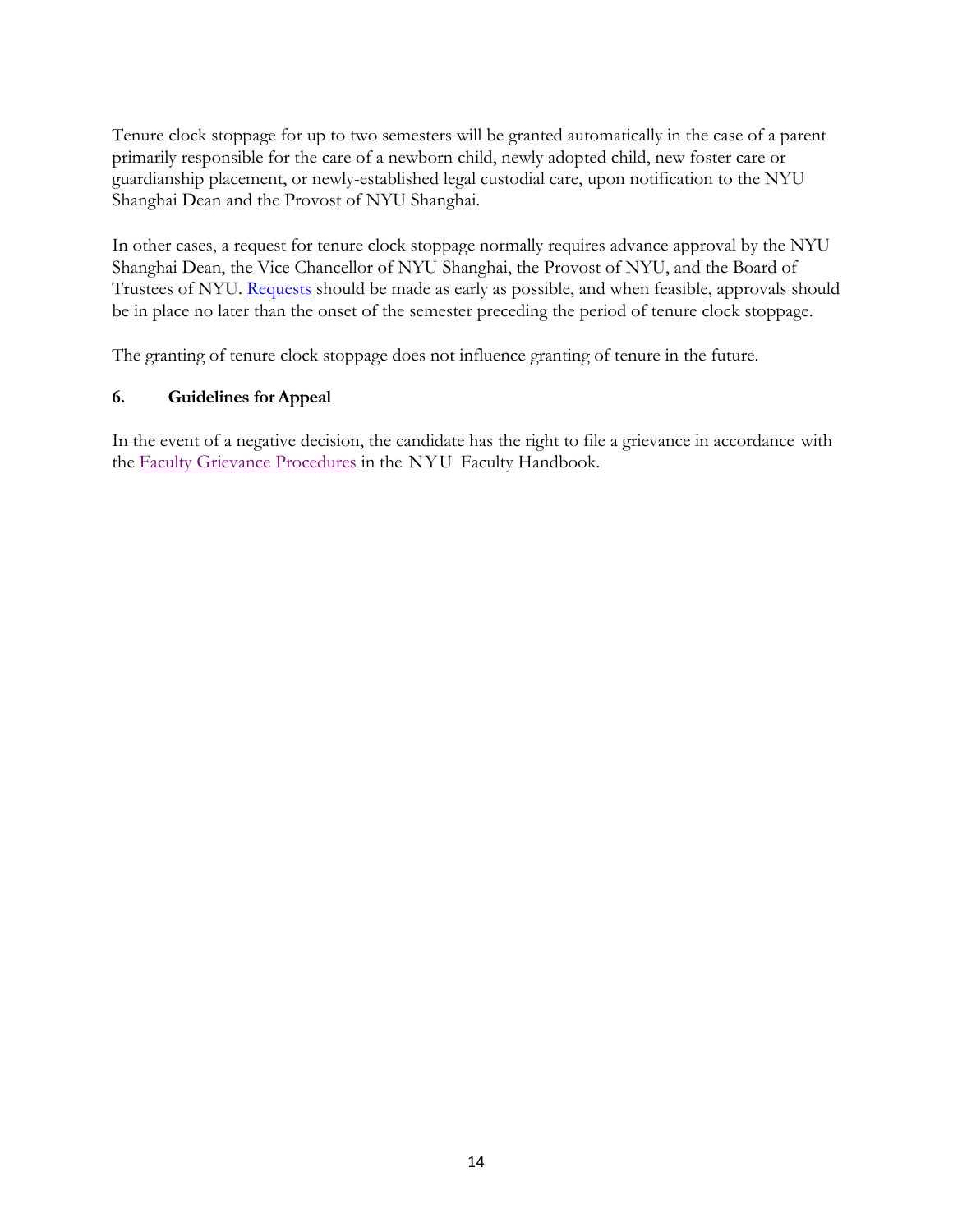# **Appendix A. Typical Timeline**

| <b>ITEM</b>                                                            | <b>ACADEMIC YEAR -</b><br><b>September Start</b> | <b>CALENDAR YEAR -</b><br><b>January Start</b> |
|------------------------------------------------------------------------|--------------------------------------------------|------------------------------------------------|
| Candidate submits packet<br>to NYU Shanghai Dean                       | June 15                                          | November 15                                    |
| FRC Report & NYU NY<br>unit recommendation due<br>to NYU Shanghai Dean | October 15                                       | March 15                                       |
| NYU Shanghai Dean<br>submits Docket to P&TC                            | November 15                                      | April 15                                       |
| Provost of NYU Shanghai<br>Notifies Candidate                          | February 1                                       | July 15                                        |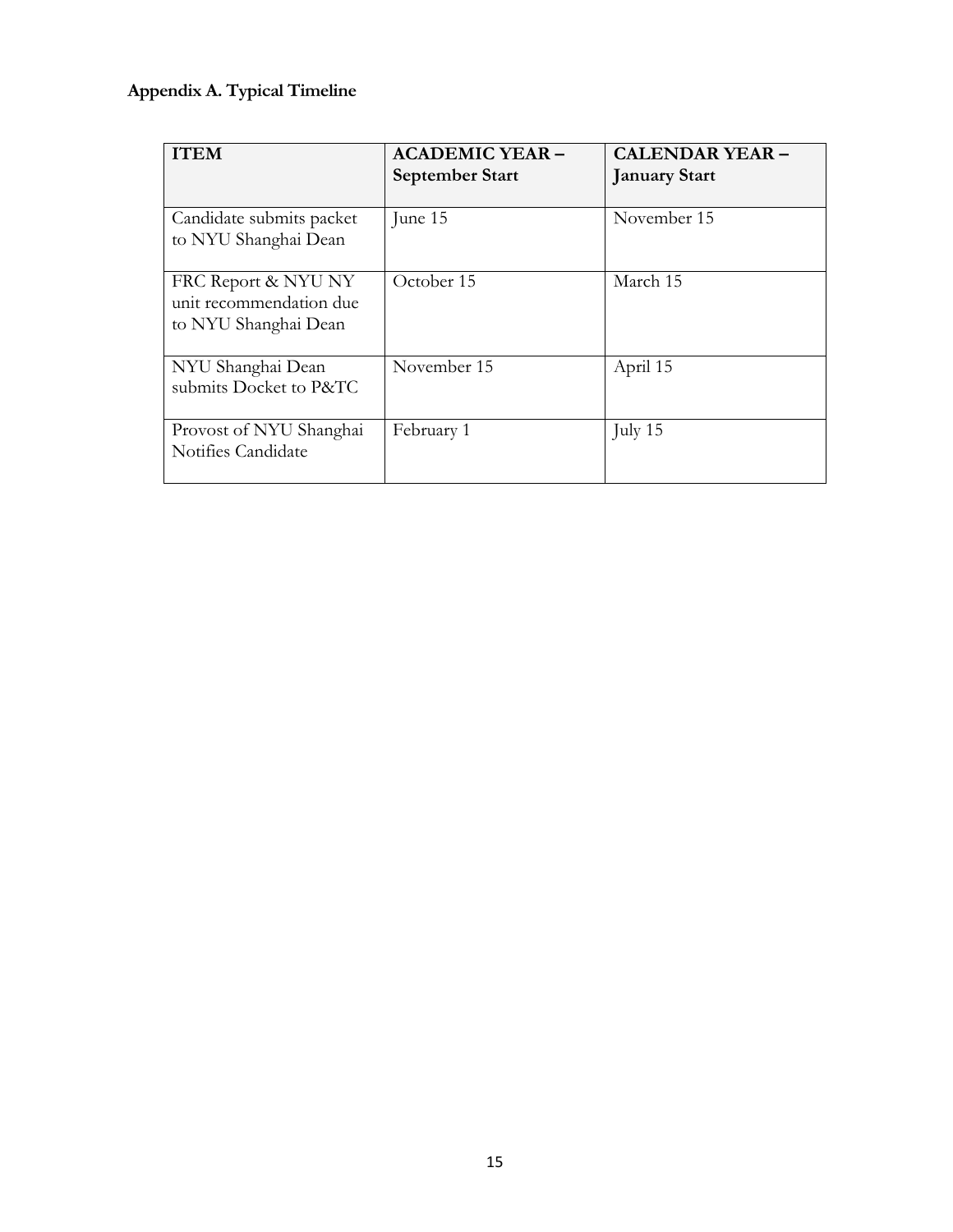## **Appendix B. Sample Solicitation Letters to Outside Evaluators**

## **A. External Appointment of Associate or Full Professor with Tenure**

Dear [X]:

Professor [X], currently [Title] at [Institution], is being considered for a tenured faculty position at NYU Shanghai. His/her appointment will be at the rank of XX with tenure. Because of your knowledge of the field, we would very much appreciate your evaluation of this tenure case.

NYU Shanghai is a portal of New York University's global network, a multi-site, organically connected network encompassing key global cities. Currently, the network has three degree-granting campuses - New York, Shanghai, and Abu Dhabi - complemented by many additional academic centers across six continents. Our goal is to be both a premier research university and a highly selective liberal-arts-and-sciences college. Hence, our faculty aspire to be outstanding researchers as well as transformative teachers. It is important to note that faculty seeking tenure in the first years since NYU Shanghai opened have been given the task of setting up new structures and institutional frameworks, in addition to the normally high expectations of research and teaching.

We are enclosing Professor [X]'s curriculum vitae and his/her teaching and research statements with this letter. Also enclosed are selected copies of his/her published work. If you need copies of any other publications or documents, please let us know as soon as possible, and we will forward these materials to you.

We ask that you provide a brief, but explicit and specific, description of Professor [X]'s major contributions to his/her field of research. We also ask that you provide a candid assessment of the strengths and weaknesses of Professor [X]'s research with respect to intellectual quality, originality, scope, and significance.

We also request an explicit comparison of his/her work with that of prominent individuals working in the same field who are at comparable levels in their careers. Any additional comments you consider pertinent would be welcome. If you have knowledge of Professor [X]'s teaching ability or service to NYU Shanghai and/or the professional community, we would appreciate your commentary on these matters as well.

Finally, we would appreciate your judgment of whether or not Professor [X] would be considered a strong candidate for tenure in other leading departments in the field.

We will need your letter by [X], or sooner if possible. We would also be very grateful if you could forward with your letter a current curriculum vitae.

Let me assure you that your letter will be kept confidential to the extent allowed by law. It will be available only to the professors charged specifically with the review of this candidate, as well as appropriate decision makers and review panels within NYU Shanghai and NYU.

Thank you for generously assisting us. We realize this is a time consuming task, but, as you know, it is a central element of the academic process of peer review.

Sincerely,